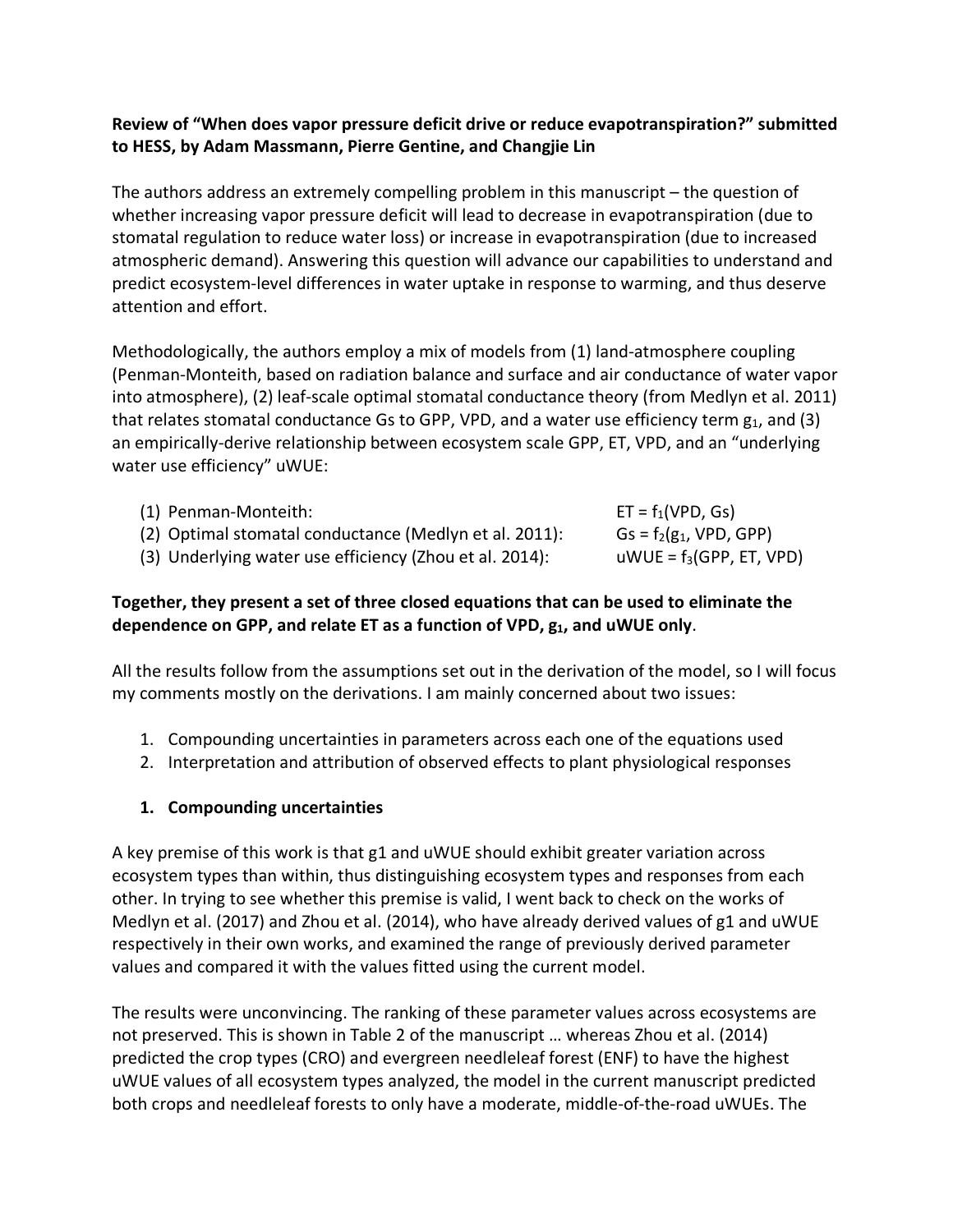current model instead predicts the highest g1 values for crop types, but those had the lowest mean g1 values as predicted by Medlyn et al. (2017) (Figure 7; C3C and C4C). Thus, the rankings of g1 and uWUE values were found to be inconsistent across all these studies.

How should we interpret this? I'm not sure the authors offer any insights into this question. Certainly, they have acknowledged the existence of uncertainty around the temporal and spatial variations of uWUE and g1 by introducing an uncertainty parameter *sigma*. But given the potential sources of error in working with high resolution ecosystem scale data, and the range of values that both parameters can take on *within* the same ecosystem type, I wonder if it might be more effective to think about the relationship between ET and VPD more probabilistically as a function of pdfs – rather than point estimates – of  $g1$  and uWUE.

The questions still remain, though, that according to Medlyn et al. (2017) Figure 7, the degree of variability in g1 *within* ecosystem types and using different methods of derivation (via leaf, isotope, or flux data), can be as high as variability in g1 *across* ecosystem types. The authors do not seem to have addressed this issue of *within-PFT* range in g1 and uWUE, and without it, I found it very difficult to interpret what these parameter values mean and what they could be useful for. If indeed these discrepancies arise from the selection of sites and/or time periods, then how sensitive would the results be to these choices of analyses?

## **2. Attribution to physiological responses**

I am also concerned about the role of g1 and uWUE in masking potential contribution of soil moisture to ET. Essentially, I don't think it's correct to say that g1 and uWUE are attributes of the PFT *only*, which is another key premise of the authors' interpretation of the results.

There now exist a substantial body of work that suggest that *lambda* (the marginal water cost of leaf carbon used as the Lagrange multiplier in the calculus of variations for optimizing stomatal conductance) varies under water deficient / droughted conditions (see Makala et al. 1996, Annals of Botany; Kirschbaum 1999, Ecological Modeling; and other references within Medlyn et al. 2011). **This means that g1 itself, which is a function of** *lambda***, should vary under water-limited conditions.** This functional dependence of g1 on soil moisture is also supported by empirical works from AmeriFlux sites such as those from Novick et al. (2016). Medlyn et al. (2011) itself states that: "*It can be questioned whether the optimization criterion assumed here can still be said to be optimal if drought stress starts to threaten plant survival. It may be that the relationship given by Eqn (11)* (the one used in the current manuscript) *will break down as soil moisture potential is reduced.*"

So, this leads me to conclude that attribution of the derived ET responses to VPD entirely as a result of plant physiology – by using a relationship that derive from an acknowledged limitation in its ability to respond to soil moisture – is inaccurate. This attribution is repeated throughout the manuscript and is illustrated in statements like "plants that are evolved to bred to prioritize primary production over water conservation (e.g., crops) exhibit a higher likelihood of atmospheric demand-driven response (found in the abstract)." An alternative interpretation is